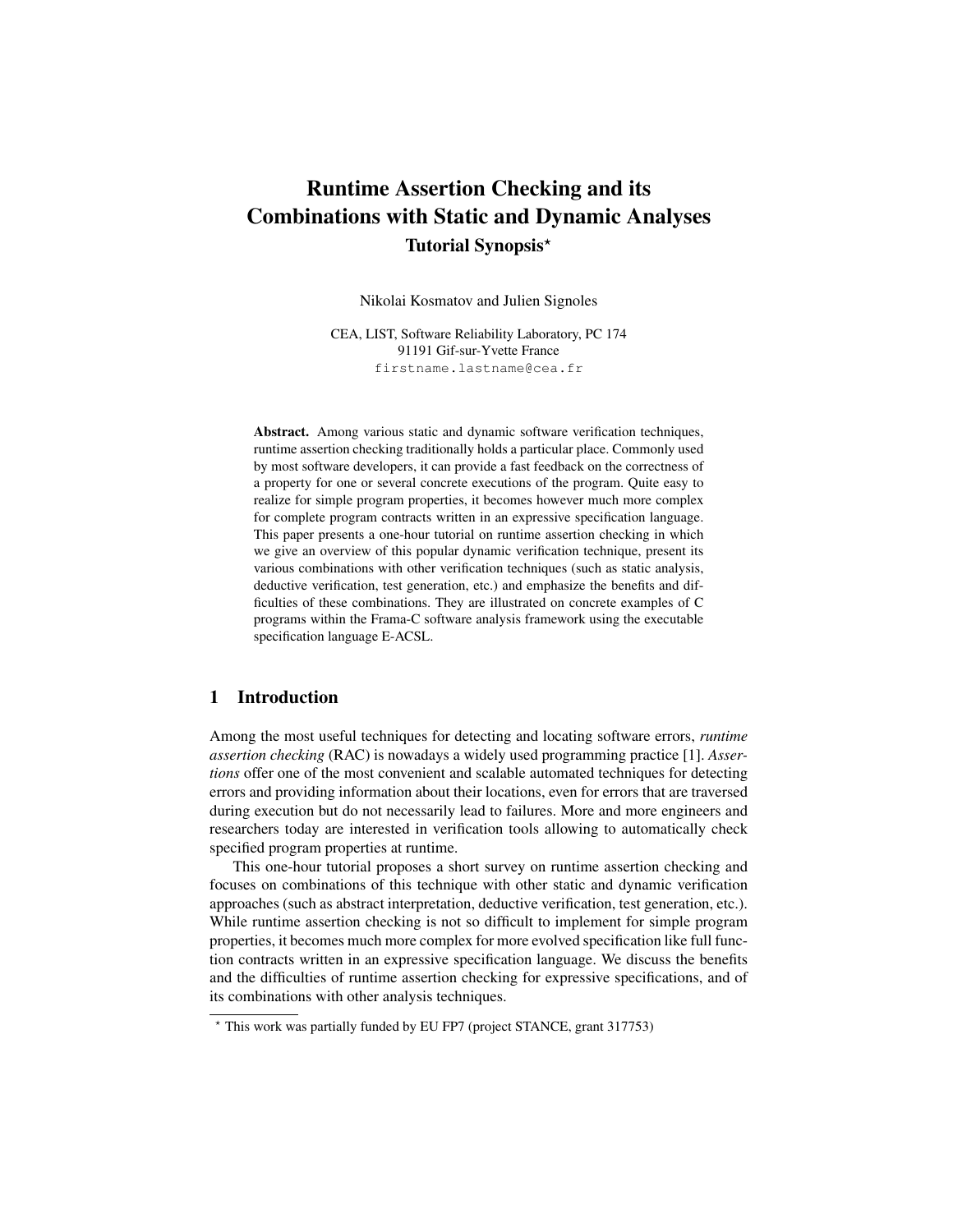

Fig. 1. Basic usages of the E-ACSL plugin translating annotations into C code



Fig. 2. Combination of deductive verification and runtime assertion checking

Tutorial examples are run in  $FRAMA-C<sup>1</sup>$  [2], an open-source software verification toolset, using the executable specification language E-ACSL  $[3, 4]$ . E-ACSL syntax is intentionally close to C and can be easily learned on-the-fly. FRAMA-C offers various analyzers, such as abstract interpretation based value analysis plugin VALUE, deductive verification plugin WP, test generation plugin PATHCRAWLER [5]. The E-ACSL plugin of FRAMA-C translates E-ACSL annotations into instrumented C code that can be used for runtime assertion checking or program monitoring as illustrated by Fig. 1.

# 2 Tutorial Outline

In the first part of the tutorial, we give a historical overview of runtime assertion checking and its usage in software engineering. The second part presents runtime assertion checking for E-ACSL, an expressive specification language (including pre- and postconditions, loop annotations, mathematical integers, quantifications, memory-related constructs, references to specific program points, etc.), and emphasizes the benefits and the issues of this kind of specifications. We also show how different types of errors, sometimes very subtle, can be efficiently detected by runtime assertion checking.

As an illustration of what kind of examples the tutorial provides, Fig. 3 shows a C function which implements binary search and contains E-ACSL annotations enclosed in special comments  $/\star \mathbb{Q}$  ...  $\star$  /. Before the function, we specify the function contract. First, the requires clauses define preconditions stating that each cell of the array must be a valid memory location, that the array must be sorted and that its length must be positive. The function has two behaviors: if the searched key exists, the result of the function is the index where the  $key$  is found; otherwise (if the  $key$  does not exist), the

<sup>1</sup> http://frama-c.com/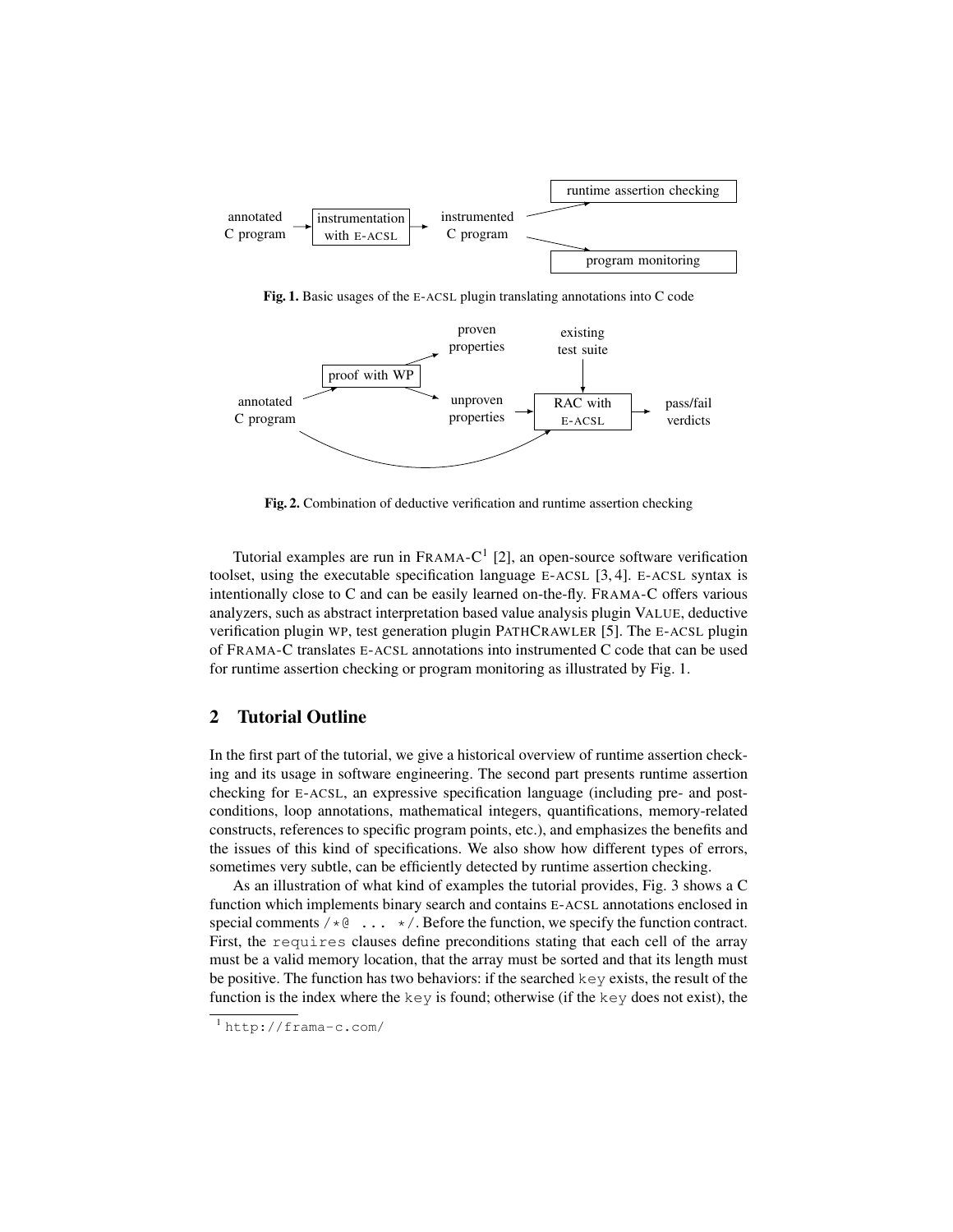```
1 /*\theta requires \forall integer i; 0 <= i < length ==> \valid(a+i); 0 = \theta requires \forall integer i: 0 <= i < length-1 ==> a[i] <= a[
      2 @ requires \forall integer i; 0 <= i < length-1 ==> a[i] <= a[i+1];
3 @ requires length >= 0;
4 @
5 @ behavior exists:
6 \theta assumes \exists integer i; 0 \le i \le \theta length && a[i] == key;
      7 @ ensures a[\result] == key;
\circ9 @ behavior not_exists:
10 \theta assumes \forall integer i: 0 \le i \le \theta length ==> a[i] != key:
11 @ ensures \result == -1; */
12 int binary_search(int *a, int length, int key) {<br>13 int low = 0, high = length - 1:
      int low = 0, high = length - 1;
14 /*@ loop invariant 0 \leq low \leq high + 1;<br>15 @ loop invariant high \leq length;
        15 @ loop invariant high < length;
16 e loop invariant \forall integer k; 0 \le k < 1 ow ==> a[k] < key;<br>17 e loop invariant \forall integer k; high < k < length ==> a[k] >
17 @ loop invariant \forall integer k; high < k < length ==> a[k] > key; */<br>18 while (low <= high) {
      while (low <= high)
19 int mid = low + (high - low) /2;
20 /*\theta assert low <= mid <= high; */<br>21 if (almid) == key) return mid:
        if (a[mid] == key) return mid;
22 if (a[mid] < key) { low = mid+1; }
23 else { high = mid - 1; }
^{24}25 return -1;
26 }
```
Fig. 3. Function binary search annotated in E-ACSL



Fig. 4. Combination of value analysis and runtime assertion checking

function returns −1. The body of the function also contains several loop invariants that express invariant properties of the loop, and an assertion.

The last part of the tutorial focuses on combinations of runtime assertion checking with other analyzers. We show the benefits and the limitations of runtime verification used in combination with deductive verification where it can help to quickly check if the program respects an unproven annotation on one or several concrete executions (see Fig. 2). Combinations of abstract interpretation with runtime assertion checking can be beneficial in several ways, for example, by statically validating or invalidating some annotations, avoiding redundant or irrelevant checks to optimize runtime verification, or generating annotations for alarms to be checked (see Fig. 4). Combinations with automatic test generation can be used to check at runtime complex properties on a large test suite even when the properties are too complex to be supported by symbolic test generation techniques directly (see Fig. 5). The combinations will be illustrated on examples of C programs within the FRAMA-C verification framework and using the PATHCRAWLER test generator [5].